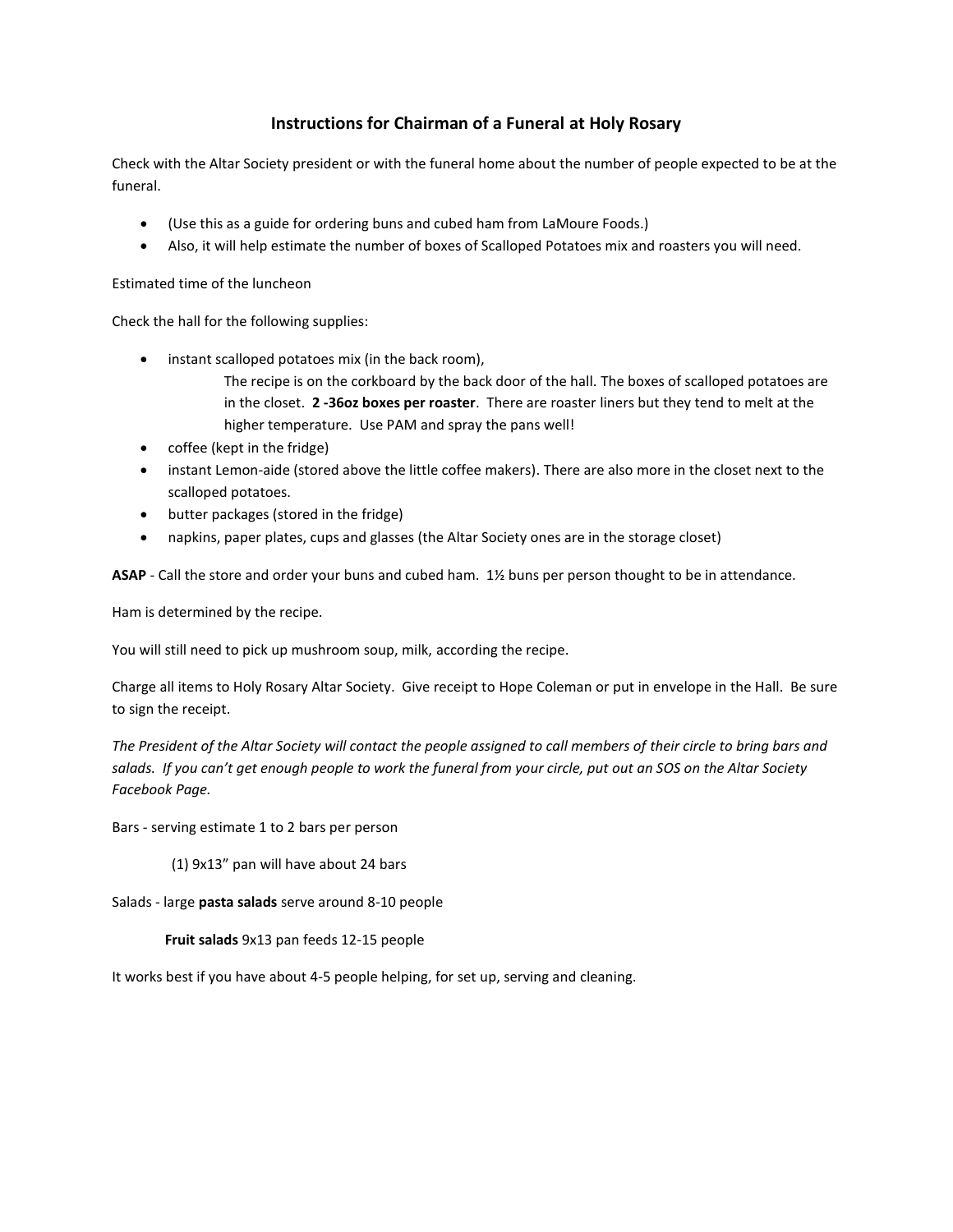#### **Day of Funeral**:

- \_\_\_ Make sure the heat/air conditioner is set at a comfortable temperature.
- \_\_\_ Potatoes should be put on at least 2-3 hours before the lunch.
- $\frac{1}{2}$  Large coffee pots should be started at least 1 % hours before.
- \_\_\_ Set salt and pepper shakers on each table
- \_\_\_ Put small bowls of butter cubes on tables
- \_\_\_ Put out fork and knives holder, filled, at the end of the serving table
- \_\_\_ Put our paper plates and napkins on serving table
- \_\_\_ Cut bars and place on large plastic trays stored under the kitchen island. Cover with saran wrap (stored in drawers on the left of stove)

Place at the end of the serving table. 2 large trays at a time.

- \_\_\_ Salads should be placed in the fridge.
- \_\_\_ Place small table out to hold coffee, lemon aide and cups. You need one person to serve as people walk through.

#### **When family starts coming in:**

\_\_\_ Move scalloped potatoes on to the serving table (1) large roaster at a time

Put *2 large serving spoons* in roaster

- \_\_\_ Place salads with serving spoons last on the serving table
- \_\_\_ When everyone is seated, fill carafes with coffee (stored under the counter, next to the sink in the kitchen) and place on tables.
- \_\_\_ Any extra food can be sent home with the family. Plastic containers are behind the door in the small room off the kitchen.

#### **Clean up**:

- \_\_\_ Wash dishes
- \_\_\_ Wipe off tablecloths and leave up
- \_\_\_ Take garbage out
- \_\_\_\_ Sweep and mop in Kitchen floor.
- \_\_\_ Sweep floor in common area.
- \_\_\_ Make sure tables are set up in appropriate classrooms. *See diagram on bulletin board in Kitchen.*